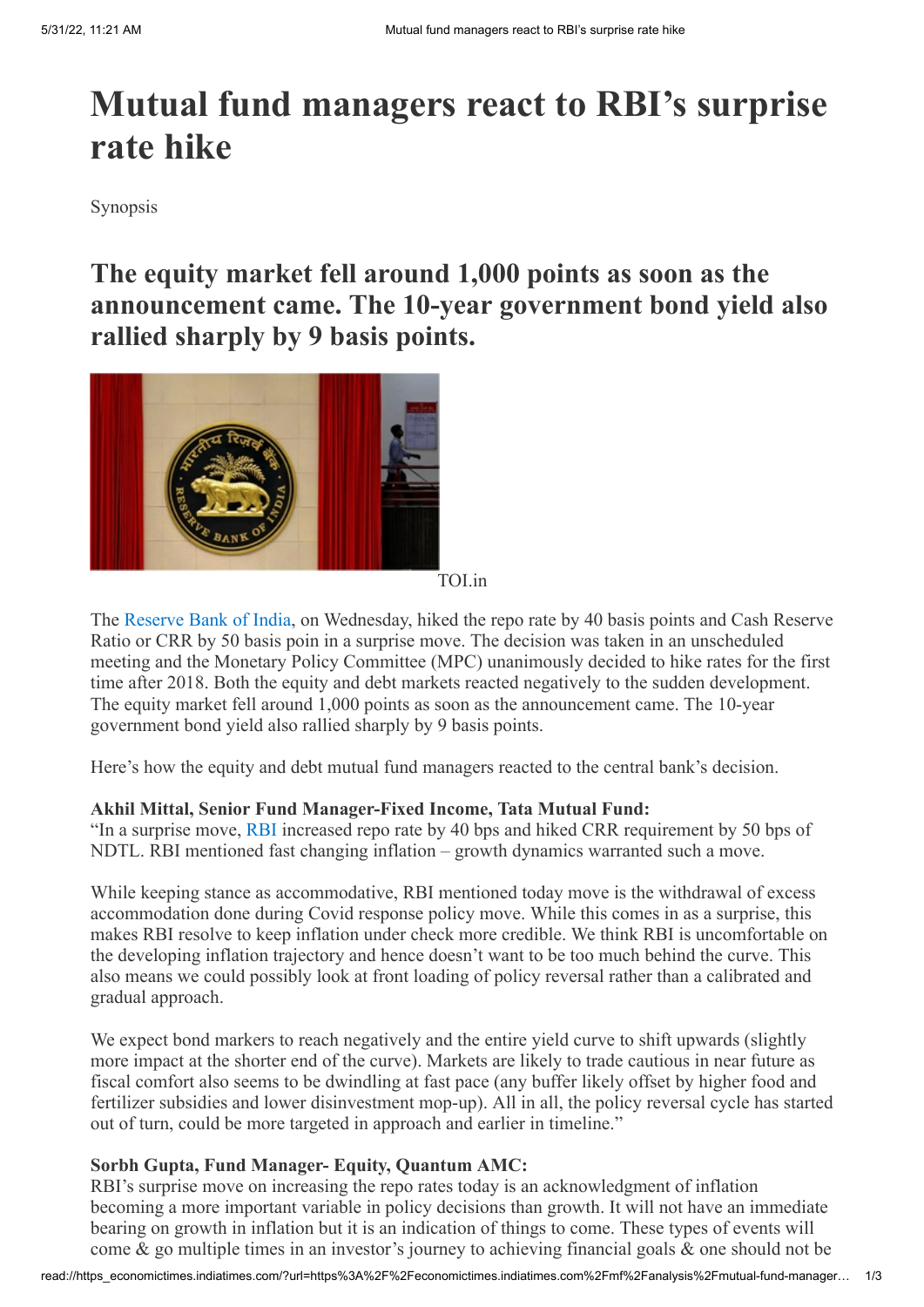#### 5/31/22, 11:21 AM **Mutual fund managers react to RBI's surprise rate hike**

swayed too much. An equity portfolio stress-tested for balance sheet strength (lower leverage)  $\&$ attractive valuations of investee companies is well suited for this environment. Investors should stick to their asset allocation plans & use a staggered approach to increase allocation to equities.

## **Mahendra Jajoo, CIO, fixed income, Mirae Asset [Investment](https://economictimes.indiatimes.com/wealth/invest) Managers:**

In a rather surprising development, MPC at an unscheduled inter-meeting, hiked the repo rate by 40 bps as also hiked CRR by 50 bps. Concerned with expectations of further spike in inflation in April and the global developments where major central banks including Bank of England and Australian central banks have hiked rates recently and with Fed set to hike rates tonight, RBI seems to have made this preemptive move to align inflation expectations with target trajectory. Market yields spiked with benchmark 10Y yields hitting a fresh high of 7.38%. interest rates are expected to inch up further in anticipation of further hikes in forthcoming policies.

# **Rajeev Radhakrishnan, CIO-Fixed Income, SBI Mutual Fund:**

The RBI pivot from excessive dovishness to neutral to cautious was evident in the April 22 review. With an intra meeting policy hike of 40 bps accompanied with an unanticipated CRR hike of 50 bps , the RBI has unequivocally joined the list of central banks taking decisive policy action to keep inflation expectations under check. With the risk of overshooting the inflation upper band of 6% for 3 consecutive quarters very much alive, today's policy actions though unanticipated in an off-meeting schedule is probably quite apt.

With the formal initiation of monetary policy tightening, there could be more rate hikes in the offing, alongside durable absorption of systemic liquidity. An immediate hike in June probably may not materialize even as the trajectory remains clear. It is challenging to call out the terminal rate against the current uncertain global backdrop. CRR has also been hiked by 50bps effective 21stMay which will immediately suck out Rs. 870bn of liquidity from the banking system. 10 Year Indian G-sec shot up by  $\sim$ 20bps to 7.40% in an immediate response to the policy announcement. Currently, in India we are just where the Fed was a few months ago and yields may face an upward pressure across the tenor of the curve- though liquidity reduction adds an additional element of adjustment at the shorter end.

# **Marzban Irani CIO (Debt) LIC Mutual Fund:**

Today as a sudden announcement, the MPC decided to hike the repo rate by 40 bps to 4.40 after withdrawing the accommodative stance. At the same time CRR was hiked by 50 bps to 4.50.

Impact : At the longer end 10 year yields touched 7.40. Crr hike will lead to around 80000 cr outflow from the system and daily deployment will now happen around 4 percent. Net net now is the time to start investing in duration funds like bond funds, bpsu and gsec etf. Crr hike will help to grow liquid and upcoming money market funds.

# **Watch: What should be your investment policy post the RBI rate hike**